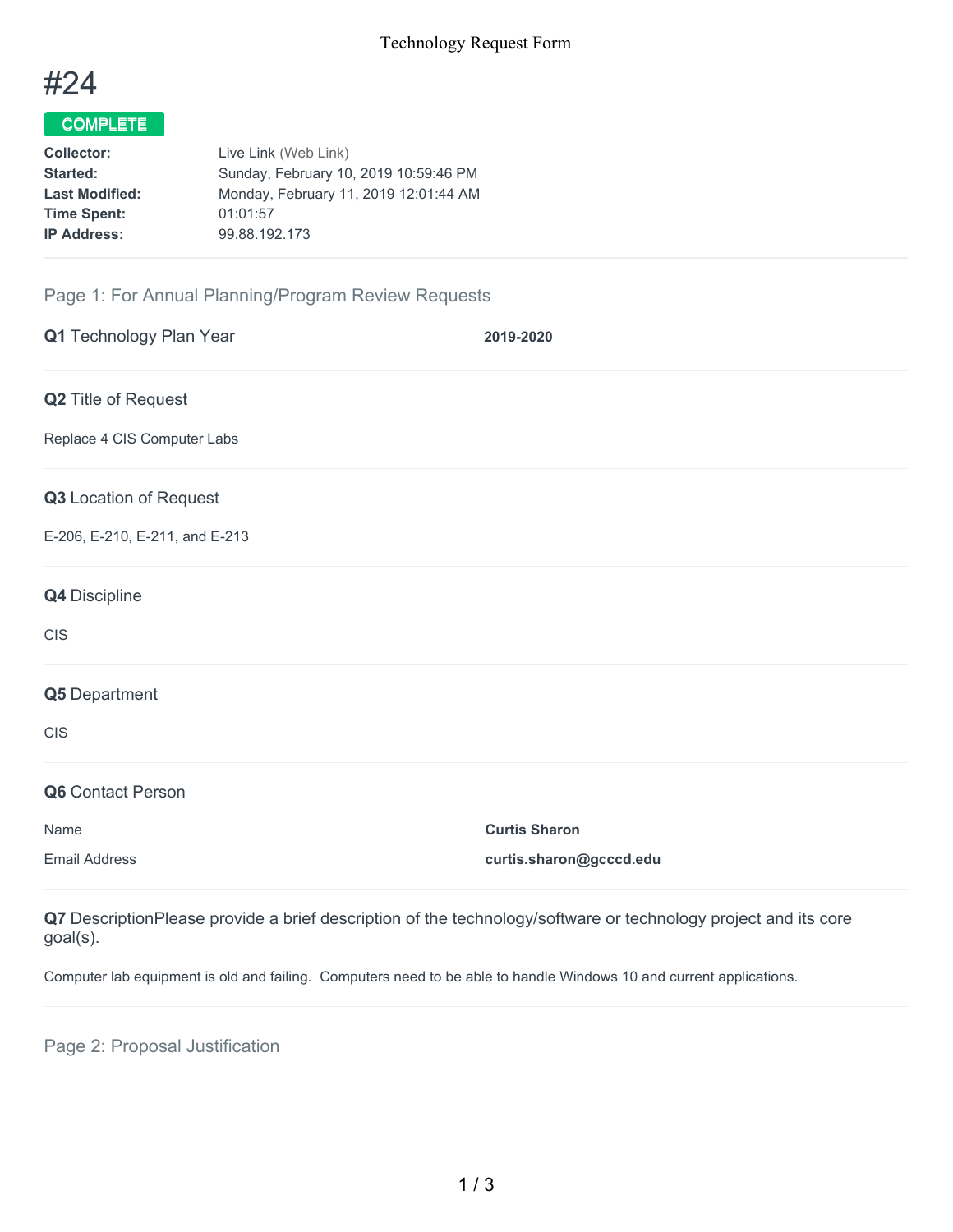## Technology Request Form

| Q8 Please explain how the technology or enhancement<br>supports the strategic plan. Include information on how<br>students will be impacted and/or employees or the<br>college or district overall. Consider whether this would<br>this be a district-wide implementation. Which Strategic<br>Plan priority (or priorities) are supported by this request?<br>To access the Strategic Plan, please click here. | <b>Guided Student</b><br><b>Pathways</b><br><b>Student Validation and</b><br>×<br><b>Engagement</b><br><b>Organizational Health</b> |
|----------------------------------------------------------------------------------------------------------------------------------------------------------------------------------------------------------------------------------------------------------------------------------------------------------------------------------------------------------------------------------------------------------------|-------------------------------------------------------------------------------------------------------------------------------------|
| Q9 How does the request support the above priorities?                                                                                                                                                                                                                                                                                                                                                          |                                                                                                                                     |
| Computers must be updated to be able to support state-of-the art applications required by CIS, CS, and the many other departments<br>that use the labs                                                                                                                                                                                                                                                         |                                                                                                                                     |
| Q10 Who would this impact? Please select all that apply.                                                                                                                                                                                                                                                                                                                                                       | Students,<br><b>Employees</b>                                                                                                       |
| Q11 How would this impact the above group(s)?                                                                                                                                                                                                                                                                                                                                                                  |                                                                                                                                     |
| Students need access to current technology to complete courses and get jobs. Employees need to be able to install current operating<br>systems and applications in the labs.                                                                                                                                                                                                                                   |                                                                                                                                     |
| Q12 Does the technology support a state-wide initiative<br>or is it a legal mandate or in support of a legal mandate?                                                                                                                                                                                                                                                                                          | <b>Yes</b>                                                                                                                          |

**Q13** If yes, please explain how the technology supports a state-wide initiative or is it a legal mandate or in support of a legal mandate?

Strong Workforce & Perkins

**Q14** Please be aware that projects, once approved, are typically scheduled 6 months to a year in advance. Consider the consequences if the technology/software is not implemented, upgraded or renewed.What are the consequences if the technology/software is not implemented/upgraded, or renewed? Examples: Security concerns, loss of FTES, mandates, accreditation, etc.

Inability to run current operating systems and applications will lead to loss of FTES, fewer students completing programs, and fewer students getting jobs.

**Q15** What is the number of students impacted per semester if the technology/software is not implemented, upgraded or renewed?

780

**Q16** What is your preferred time for implementation?

summer